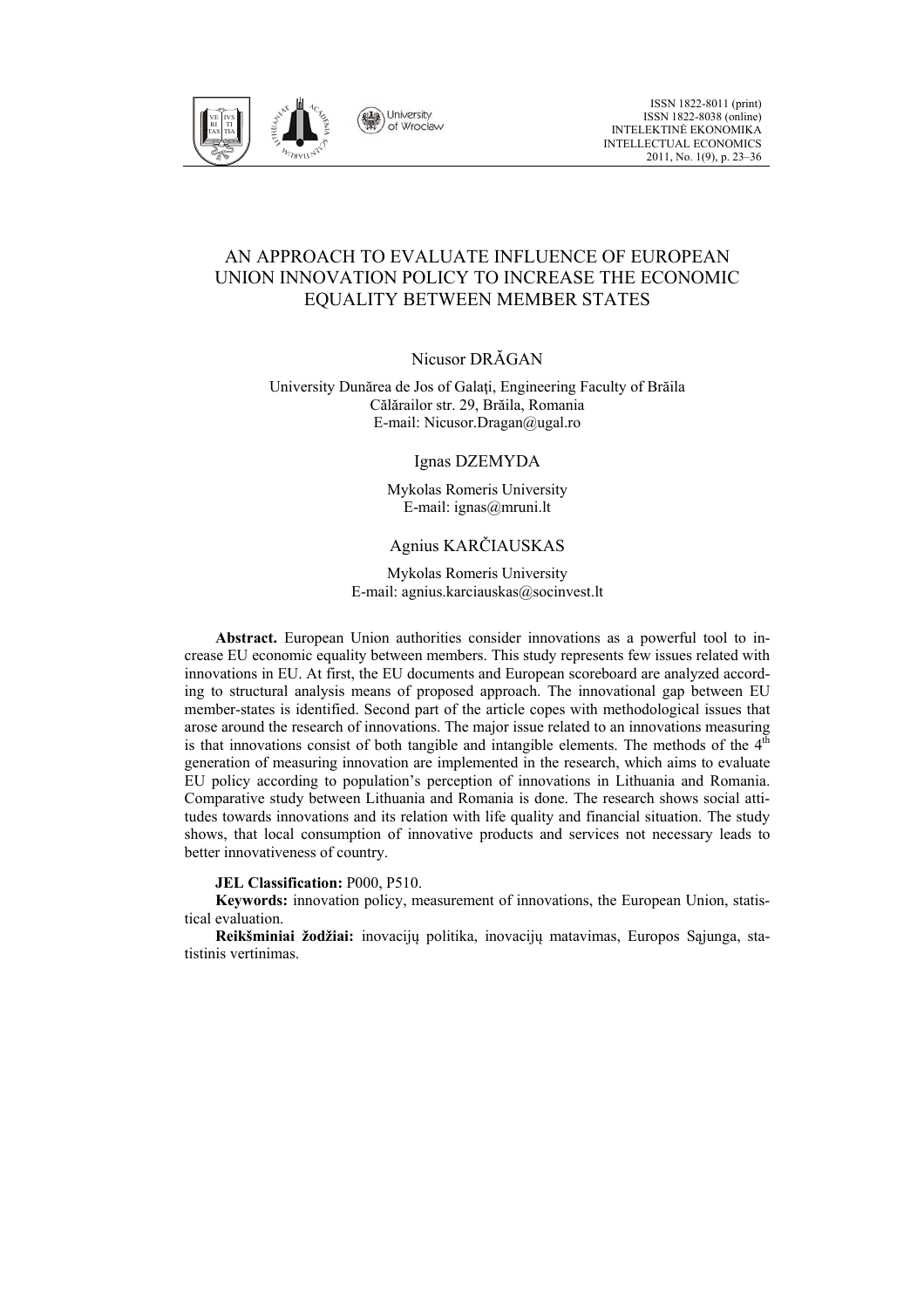#### **1. Introduction**

In the early 80's the erosion of traditional industrial policy started, since it has not managed to ensure adequate growth of the European economies. Unlike other major world economies, the deindustrialization and transformation of economy towards the innovation in Europe were hampered. This stall was caused by severe restrictions on the economies and political fragmentation (both internal and transnational). However, over the past twenty years, this shift towards innovation-based economy is becoming more and more accelerated. Admittedly, because of the abovementioned problems of the European Union's innovative system lagged quite far behind the United States of America and Japan and the backlog has remained until now (European innovation scoreboard, 2009). This lag of innovation processes is growing concern in the European Union authorities.

The importance of innovations is growing; both policy makers and academics are more and more interested in the possibilities that are brought by innovations. The term "innovation" in the modern sense was used for the first time by Schumpeter (1934), that noted five cases of innovation: the introduction of a new good, the introduction of a new method of production, the opening of a new market, a new source of supply of raw materials, and a new organization of industry—the creation of a monopoly position, for example.

But only at the end of the 20 century, it has been finally realized that innovation is a pivot that can and should push modern economies. Countries and global organizations started to define and to collect data related to innovation processes. The OECD in its Oslo Manual (1996) defines innovation as new or significantly improved products or production processes of implementation and delivery. The third edition of the Oslo Manual (2005) extends the definition by including new methods of organization of business activity, labour organization or external relations. U.S. Department of Commerce (2008) defines innovation as new or improved products, services, processes, organizational structures and business models, design, development and implementation in order to create additional value for customers and financial return to the firm. Despite these wide definitions policy makers are likely to continue to think about innovations essentially as inventions which can be stimulated by support of R&D investment. In fact, the science-push model based on R&D is still the most dominant model in the use today by both academics and the policy community. Its continued success is partly due to its successful incorporation of many of the features of modern innovation theory (Claire Nauwelaers, Rene Wintjes, 2008). However it ignores the role of innovations which are not created by the results of R&D.

In the globalization the rise of innovations, political stimulation of scientific researches and development become one of the most important factors that influence economic status and the prospects of economic development (Melnikas, 2008, Dzemyda, Melnikas, 2009). Efficient combination of innovations and human resource strategies is crucial for emerging economies, where successful catch-up is mainly driven by innovation (Le Bas, Laužikas, 2009). In order to achieve this goal, there is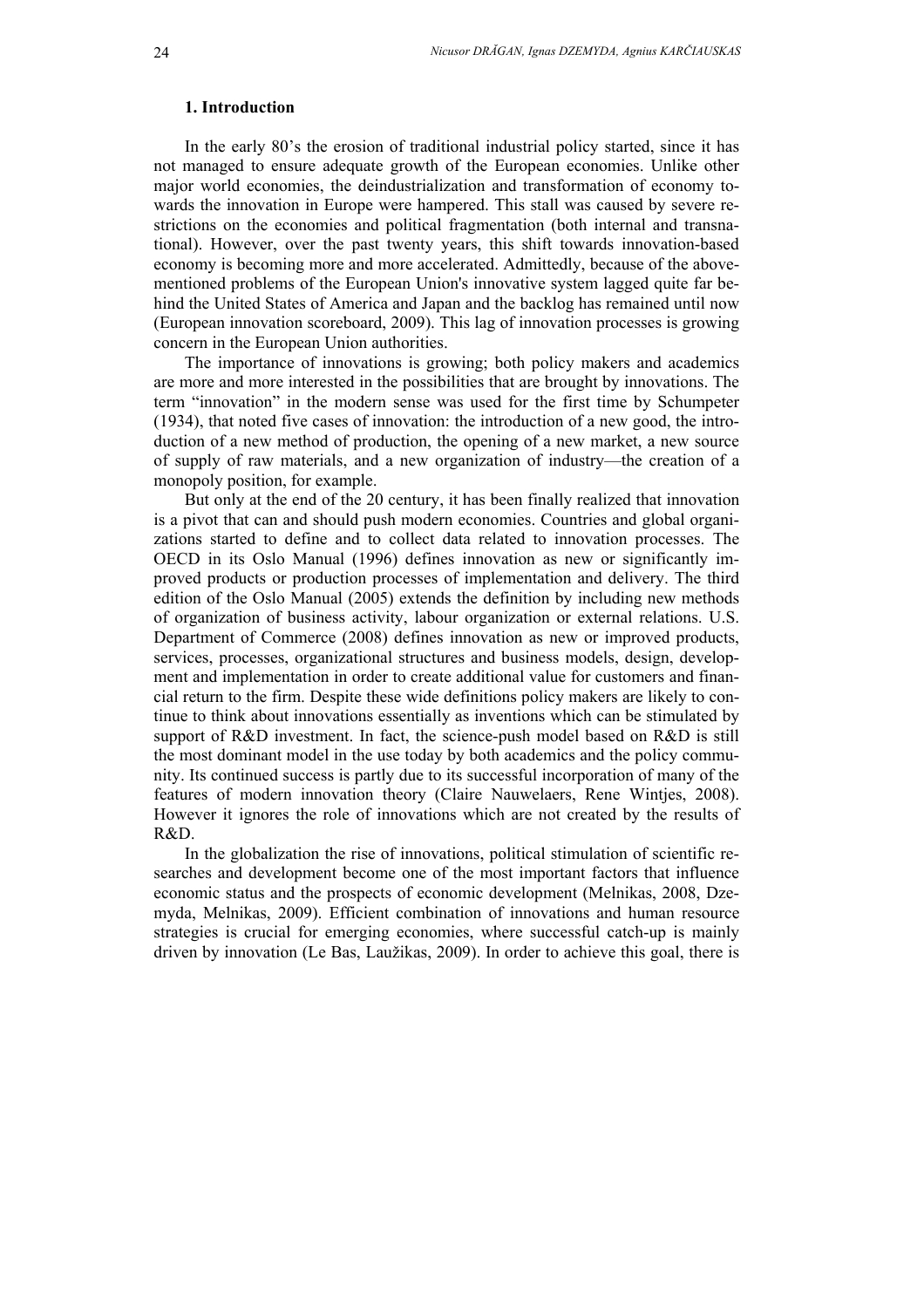need to implement efficient and purposeful policy on European, national and regional levels, that is interconnected with micro motives and attitudes of society. This makes a lot of challenges, because social, economical and cultural conditions are different in various nations and countries, and needs more specific decisions. Object of research is the dichotomy between the perception of innovations in the European policy and society (in this case, societies of Lithuania and Romania). The aim of the research is to evaluate European Union policy from the scope of population's perception of innovations in Lithuania and Romania.

The EU Policy is evaluated by using path model as the logical extension of multiple regression models, which belong to structural equation models' family (Hayduk and Pazderka-Robinson, 2007; Chen, Bollen, et al., 2001; Dilalla, 2000; Freeman, 2007). The data used in the research is from "Eurobarometer 63.4 survey European Union Enlargement, the European Constitution, Economic Challenges, Innovative Products and Services" (2005) survey that represents attitudes towards innovations of population in stabile economy (Svetikas and Dzemyda, 2009, Rakauskienė and Krinickienė, 2009).

# **2. Scientific Research Area and Its Influence to Innovations in European Union**

The scientific research and innovations in European Union are observed by Dragan (2009), Dzemyda (2009), Dzemyda and Melnikas (2009).

The board of results on innovation at European level (European Innovation Scoreboard, EIS) 2009 shows that, prior to the financial crisis, the European Union achieved important progress in the field of innovation. The relative discrepancy compared with the US and Japan in the innovation field decreased, especially due to the significant achievements of the new member states, such as Cyprus, Romania and Bulgaria. European Union achieved progress especially in the field of human resources and funds available for innovation. However the investments of companies in innovation remain relatively reduced compared to the situation in US and Japan. The 2009's report on science, technology and competitiveness also offers a deep analysis of trends in the field of public and private research and development, technological performance and progress achieved in putting the European research area into operation.

"A period of crisis is not the right time to give up the investments in research and innovation. They are vital if Europe wants to get through the economical crisis even stronger and to approach the challenge of climate changes and globalization," pointed out Günter Verheugen, vice-president, responsible for policy regarding the enterprises and industry.

The European countries are divided in 4 groups of innovation ranking, and all countries improved the performances, even though the progress rate varies: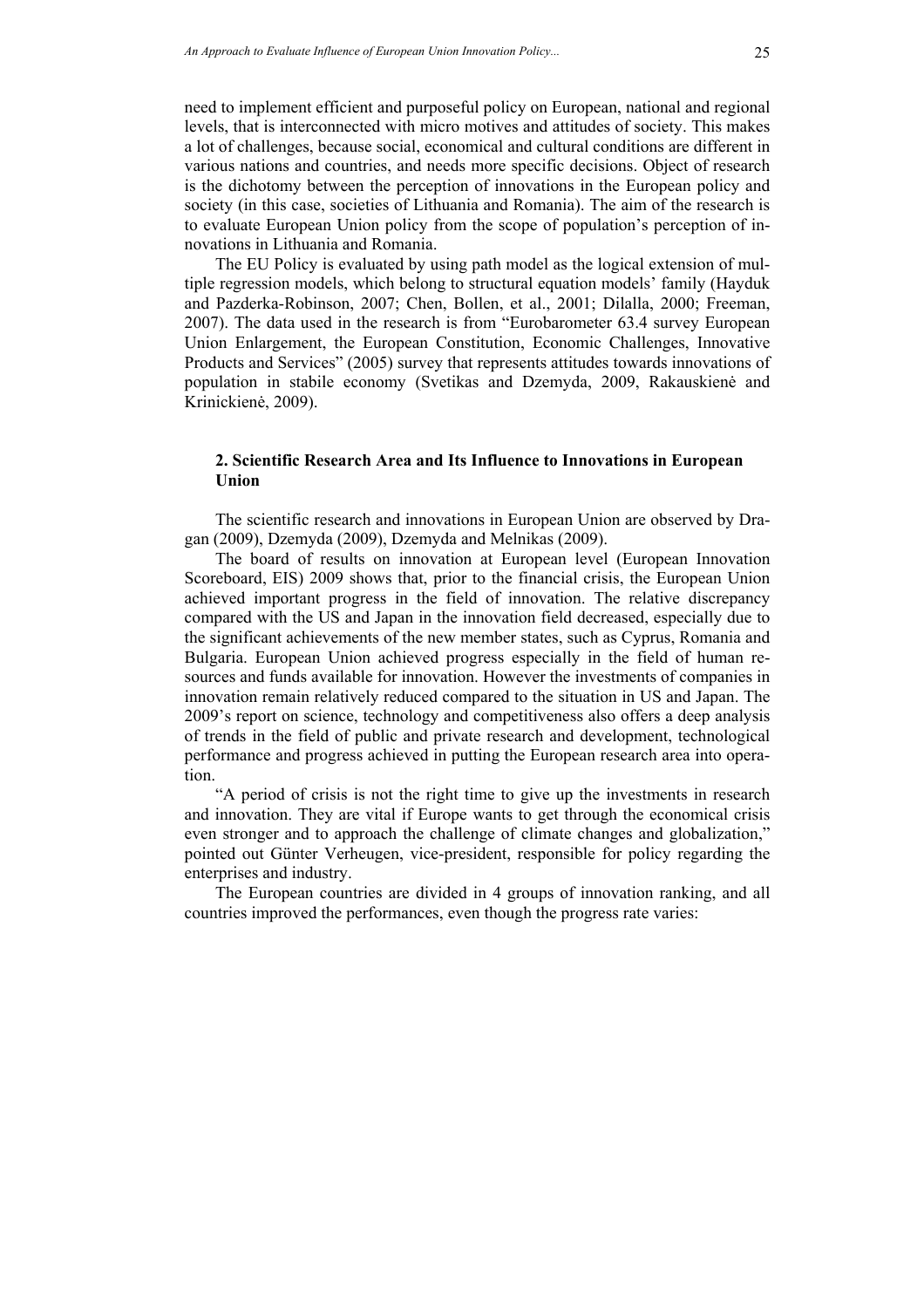1) Leaders in innovation (ranking far over the EU average): Switzerland, Sweden, Finland, Germany, Denmark, and the UK; out of them, Switzerland and Germany have the highest rate of improving the performance.

2) Innovation followers (over the EU level): Austria, Ireland, Luxembourg, Belgium, France, Netherlands, Estonia, Cyprus, Iceland, Slovenia.

3) Moderate innovators (below the EU average): Czech Republic, Norway, Spain, Portugal, Greece, Italy, Lithuania, Hungary, Malta, Poland, Slovakia.

4) Low innovative (far below the EU average): Croatia, Serbia, Romania, Latvia, Bulgaria and Turkey; these countries are in process of covering the gaps, Bulgaria and Romania having the highest rate of improving the performances.

The analysis of information at EU level shows the important progress that has been achieved, both in absolute terms (compared with the level of 5 years ago) and in comparison with the US and Japan.

Comparison with a larger group of countries shows that EU also had a relatively good evolution in relation to the emergent economies. Progress was achieved in the field of human resources involved in the innovation process (licentiates, colleges), access to the broadband internet, and availability of risk capital. Nevertheless weaknesses continue to exist with regards to private investments, where the EU comes after the US and Japan, from the point of view of spending for research, development and informatics. Also, despite the report showing the important role of the nontechnological innovation, the spending of EU companies for such innovation activities (professional training, design, marketing, new equipment) decreased.

EU has an extraordinary innovation potential. Europe has a long standing tradition of break-through inventions. It has laid the basis for one of the largest single markets in the world, where innovative products and services can be commercialized on a large scale. It has also a tradition of a strong and responsible public sector, which should be capitalized on.

The communication from the European Commission, "Putting knowledge into practice: an innovation strategy extended for EU", mentions that the agreement on financial framework 2007–2013, including cohesion policy, the 7th Research and Development Framework Programme and the Competitiveness and Innovation Framework Programme are significant financial packages innovation friendly.

The Commission's communication "More research and innovation" of Oct. 2005, sets out a programme of 19 fields of action for both community and the member states, which are being implemented as planned. The member states are taking action in favor of innovation in the framework of the National Reform Programmes, based on the integrated guidelines of the renewed Lisbon Strategy for Growth and Jobs. The European Trend Chart on innovation has given a clear picture of the European innovation performance and of the national innovation systems of the EU member states and of their strengths and weaknesses. It enables progress to be closely monitored.

Despite this already strong policy focus on innovation, the EU deficiencies have not been sufficiently tackled, and its economy has not yet become the comprehensively innovative economy that it needs to be.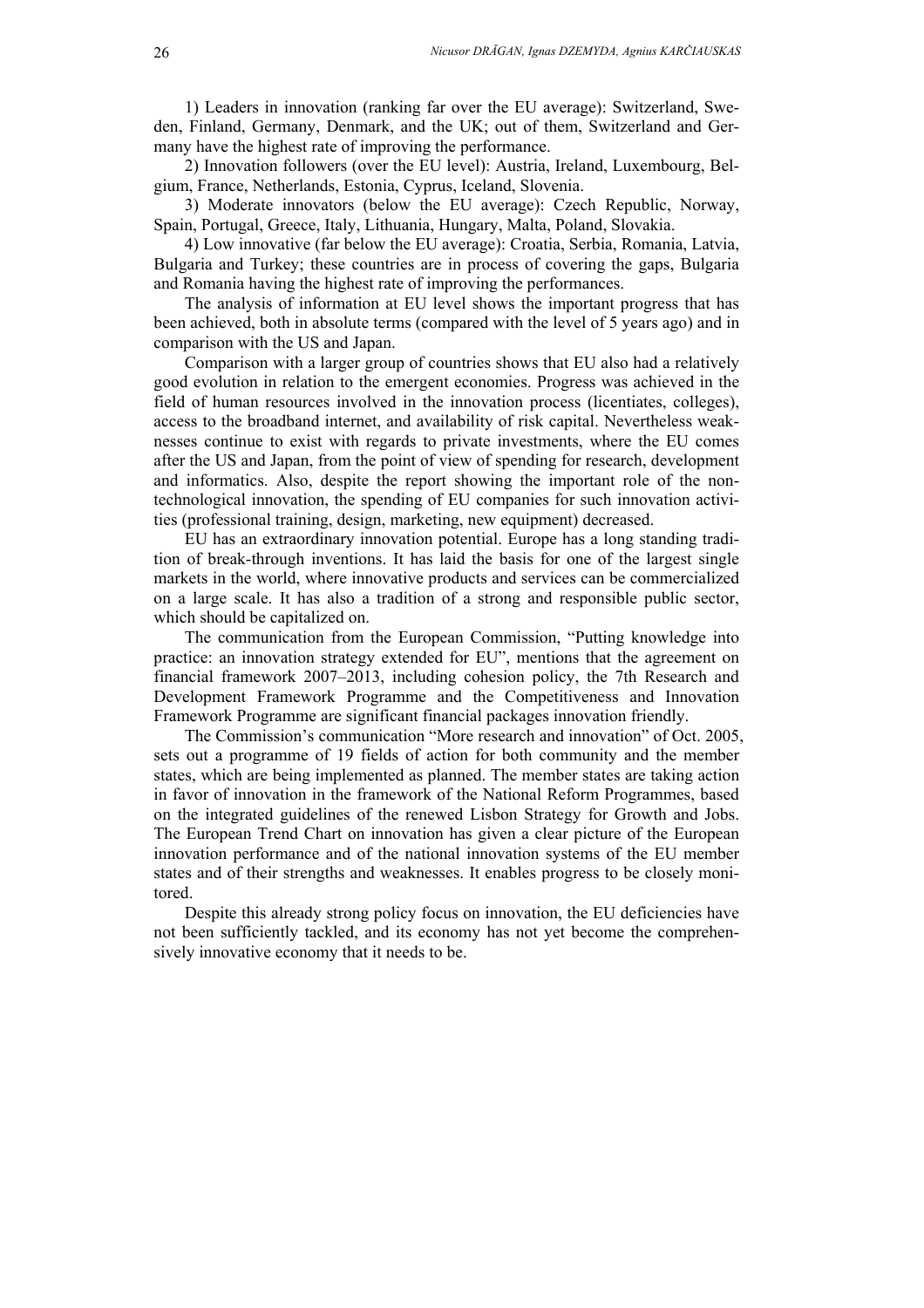The report on "Creating an innovative Europe" (the Aho report) identified the main reasons explaining why this potential has so far not been fully exploited and called for urgent action "before it is too late."

It identified the need to make the business environment more innovationfriendly as a core concern.

The Commission is convinced that even more is needed—Europe has to become a truly knowledge based and innovation-friendly society where innovation is not feared by the public but welcomed, is not hindered but encouraged, and where it is part of the core societal values and understood to work for the benefit of all its citizens. That is why the European Council called on the European Commission to present a broad based innovation strategy for Europe that translates the investments in knowledge into products and services.

This Communication COM (2006) 502 final presents such a strategy, in particular by responding to the recommendations contained in the Aho report. It presents a framework to take innovation forward bringing together different policy areas which have a bearing on innovation. It is intended to frame policy discussions on innovation at national and European levels. It outlines the most important planned or on-going initiatives, identifies new areas for action, and in particular produces a more focused strategy to facilitate the creation and marketing of new innovative products and services in promising areas—the "lead markets."

To implement this broad agenda, the Communication does not propose to create new structures, but instead it builds on the existing legal and institutional framework of the renewed Lisbon Partnership for Growth and Jobs, which has already established a political platform for partnership between the member states and the Commission.

The member states must be ready to invest in anticipating and accompanying structural change. This requires in particular a reallocation of resources to education, Cybernetics and Information Technology, research and to the creation of high value jobs and growth.

The new EU Financial Framework for the period 2007–2013 is a first step in this direction. The same change of priorities needs to be seen at national levels.

The EU can only become comprehensively innovative if all actors become involved and in particular if there is a market demand for innovative products. This broad strategy needs to engage all parties—business, public sector, and consumers. This is because the innovation process involves not only the business sector, but also public authorities at national, regional and local level, civil society, organizations, trade unions and consumers.

Such a wide partnership for innovation will create a virtuous circle, where supply of new ideas and demand for new solutions both push and pull innovation. Innovation depends on a strong demand from consumers and citizens for new and innovative products and services. Therefore, besides creating the optimal framework and possibilities to innovate, there must be an innovative friendly market and demand for outputs. This, in particular requires consumer trust and confidence in these products and services not least in their (demonstrable) safety. Consumer confidence in un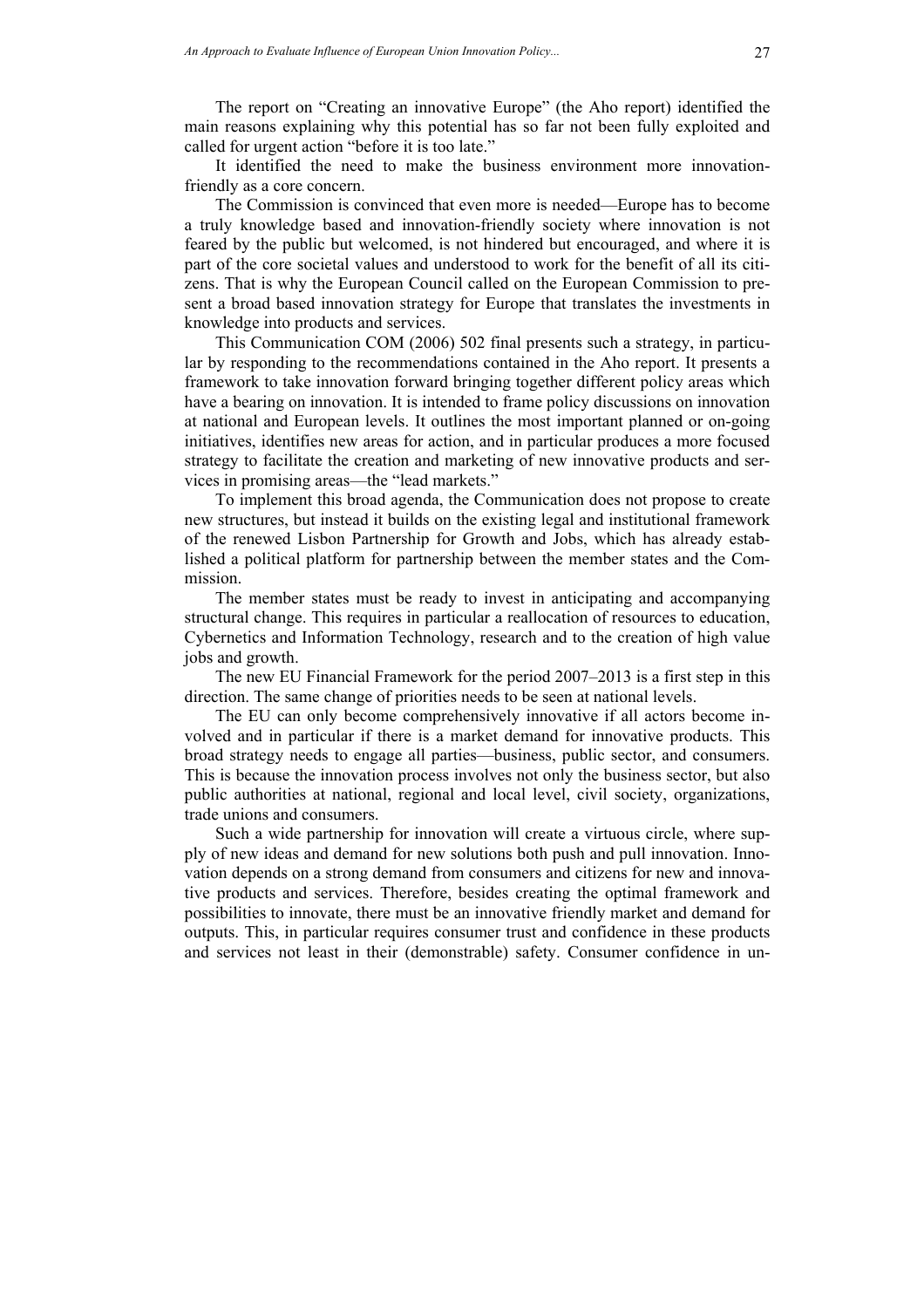known products and services depends in part on the knowledge that robust systems of consumer protection exist. Markets where consumer confidence is high are also easier for new entrants with innovative products.

### **3. Methodological Issues Related to Assessing the Innovations**

In order to implement successful measures of innovation policy in EU, at first we must be able to measure the outcome of these measures. Though the theoretical structure of the term "innovation" is universally accepted and there is no radically different interpretations related to this subject. However, a number of methodological problems related to the measurement of values of innovation especially at regional or national level arise. And what is more, the measurement of regional or national innovative potential is increasingly becoming more popular along academics and politicians, because it can give for them guidelines for choosing one or other innovation policy. Innovation is complex process. Innovation process can be seen as interaction of micro and macro factors, the macro-structure leads to micro-dynamics and vice versa, the macro structure is built around micro-processes. In other words, innovativeness of firms (micro level) determines regional or national parameters of innovation and, on the contrary, the education of country's population, innovation-friendly environment or the public policy (macro level) has an impact on innovations processes in the corporations. Accordingly to this, the choice of priorities (micro or macro) determines the research strategy of innovation, which can be divided into two dimensions. Wide dimension prefers macro-elements (it includes not only the creation of innovation, but also its distribution and diffusion), and narrow dimension prefers micro-elements (innovation in hardware and software are equated to inventions). Other cause of methodological problems is that creation, development and use of innovations include not only tangible processes, which have numerical representation, but include also disparate, intangible processes. In many cases, these methodological issues are preceded due to complexity of innovation as object of research. The innovation and it's creation encompass tangible assets: information, communication, etc., but innovations also include intangible assets: patents, database, R&D progress and so on. This duality leads to a large variety of methods used for the research of innovations, because there is no single approach, that could encompass both elements which can be numerically evaluated and cannot be.

| <b>Tangible Assets</b>              | <b>Intangible Assets</b> |
|-------------------------------------|--------------------------|
| Information and communications      | Patents                  |
| Technology infrastructure           | Databases                |
| Production materials                | R&D progress             |
| Production machinery and facilities | Organizational processes |

Knowledge and skills of labour force

**Table 1.** Tangible and intangible assets according to (Rose, Shipp, 2009)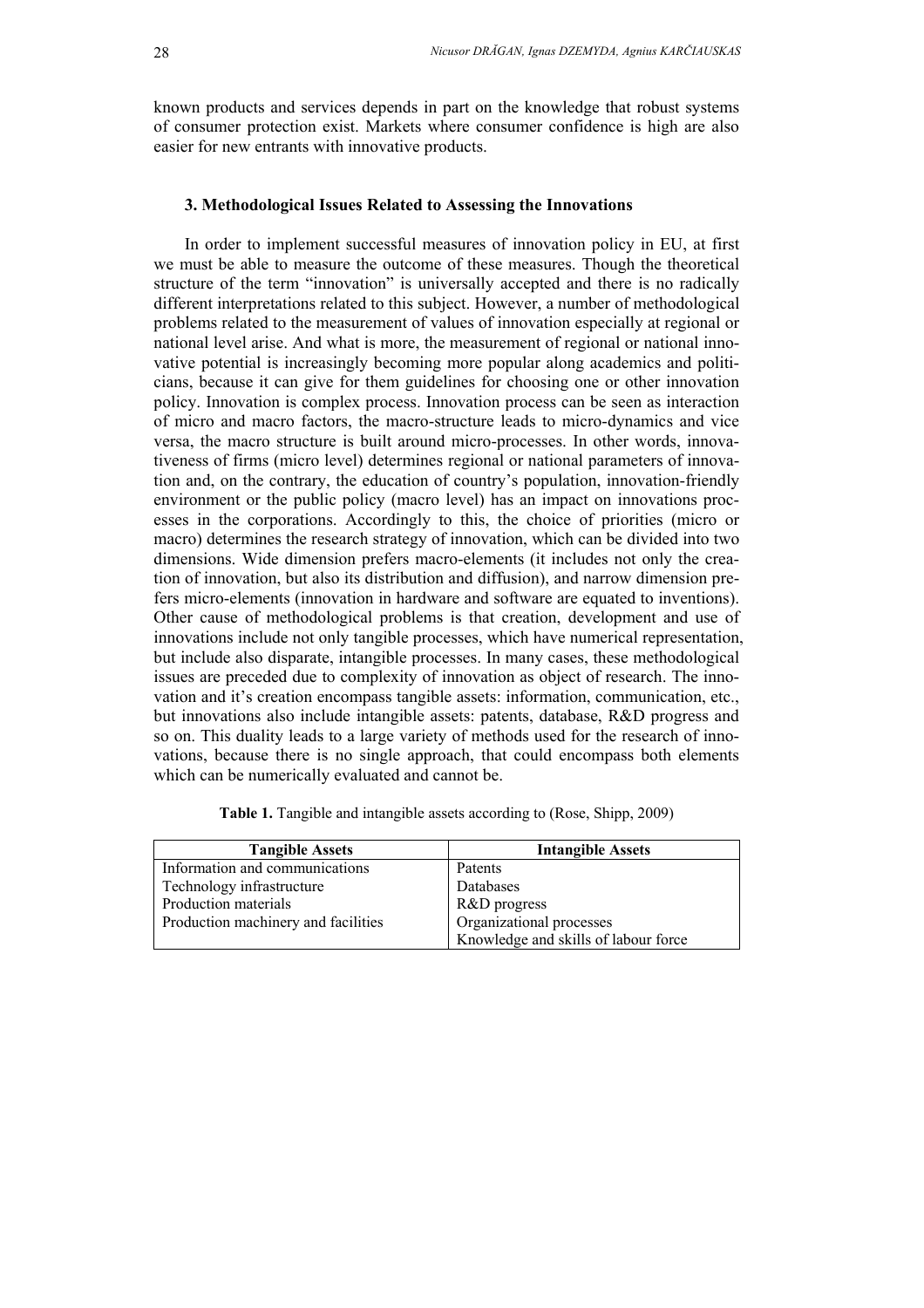To sum up innovation is so a complex process, that it cannot be easily reduced to measurable elements (e.g., R&D dollars spent; number or value of patents obtained). Nor is it linear. Instead, it is often iterative—the outputs of early activities become the inputs for later processes. Innovation is also not a linear combination of component factors or limited within the boundaries of firms.

Innovations were begun to be measured after the Second World War. Measurement of innovation can be divided into a several generations of innovation measuring indicators.

| <b>First Generation</b><br><b>Input Indicators</b><br>$(1950s-60s)$                         | <b>Second Genera-</b><br>tion Output indi-<br>cators (1970s-80s)      | <b>Third Generation</b><br><b>Innovation Indica-</b><br>tors $(1990s)$                | <b>Fourth Generation</b><br><b>Process Indicators</b><br>(2000s plus emerg-<br>ing focus)                                                  |
|---------------------------------------------------------------------------------------------|-----------------------------------------------------------------------|---------------------------------------------------------------------------------------|--------------------------------------------------------------------------------------------------------------------------------------------|
| $\bullet$ R&D expendi-<br>tures<br>• S&T personnel<br>$\bullet$ Capital<br>• Tech intensity | • Patents<br>• Publications<br>$\bullet$ Products<br>• Quality change | • Innovation surveys<br>$\bullet$ Indexing<br>• Benchmarking in-<br>novation capacity | • Knowledge<br>• Intangibles<br>• Networks<br>• Demand<br>• Clusters<br>• Management tech-<br>niques<br>• $Risk/return$<br>System dynamics |

**Table 2.** Generations of innovation indicators (Source: Egils Milbergs, Nicholas Vonortas, 2006)

The first generation was characterized by the fact that innovation processes have been perceived as a linear process. In view of the linear nature of innovation processes, the main objects of innovation research were inputs, such as—R&D investment, education expenditure, capital costs, research staff, university graduates, technological intensity, and so on.

The second generation added to the input indicators intermediate outputs created as result of activities of S&T. Typical measurement examples of this generation are patents, scientific publications, new products or processes, calculations, high-tech trade.

The third generation focused on innovation indicators and indices that are calculated by means of surveys and integration of publicly available information. The main objective is to compare and to rank States by their abilities to create innovations. The main obstacles at present are that the validity of international data for comparing states and incorporation of service sectoral innovations into polls. In other words, these surveys showed that R&D and innovations are not identical; however it did not bring any changes specific political instruments directed towards encouragement of innovations. This is partly due to the fact that the questionnaire should be short and simple to understand, so they do not provide the necessary depth of information to policy makers.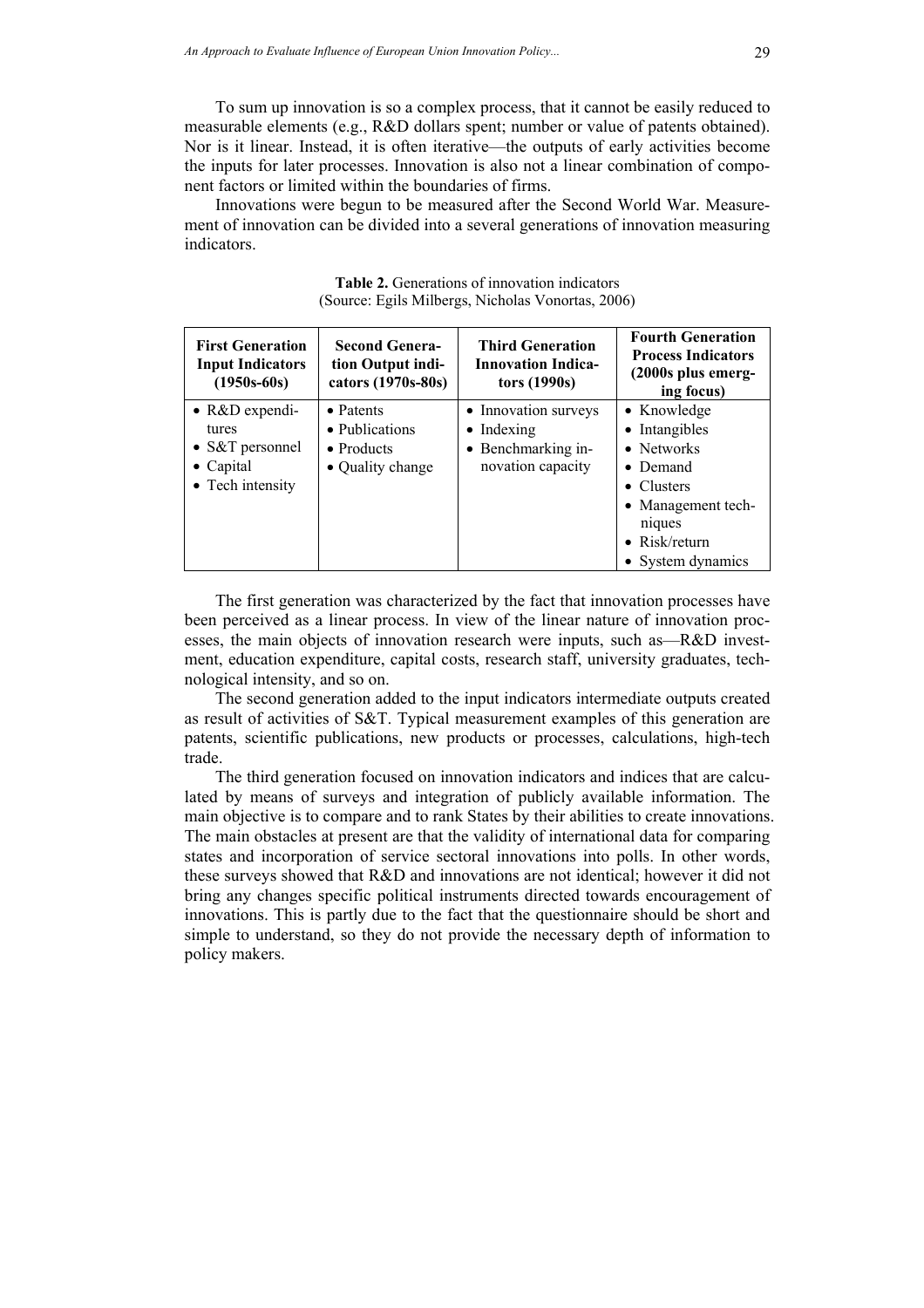Relative infant fourth generation of innovative methods of measurement encompasses these new spheres (Susan Rose, Stephanie Shipp, 2009):

- **Knowledge indicators**. The knowledge is more important because it pave the way for creation, development and diffusion of these mentioned elements. However the measurement of multi-layered concept such as knowledge requires sophisticated, composite indicators. Such indicators may include composite knowledge investment indicators and composite performance indicators.
- **Networks.** The striking feature of modern innovations is the fact that hardly any organization can innovate alone. Most innovations include development of a multitude of organizations. This is particularly true in innovations which require a lot of knowledge and complex technologies. Such networks work not only at regional but also at national or even at global level
- **Conditions for innovation**. Economic demand, public policy environment, infrastructure conditions, social attitudes and cultural factors are critical for successful innovation. What is called for here is building systemic innovation metrics that capture the context in which organizations form and match expectations and capabilities to innovate. To the extent that they exist, these 4th generation metrics of the knowledge based networked economy remain ad hoc and are, thus, of limited analytical value. They can be improved only through a concerted, coordinated and internationally visible effort. The type of research in this article is from  $4<sup>th</sup>$  generation. The analysis will try to explore conditions for innovation in both Lithuania and Romania; accomplished surveys in the field of population's perception of innovations in Lithuania and Romania will show social attitudes towards innovations.

### **4. Possibilities of Data Analysis to Evaluate Influence of Innovations**

The main aim of research is to explore theoretical relationships between social attitudes towards innovation and to make comparative study between Lithuania and Romania. Relationships between attraction, purchase and trust of innovation on the one side and life quality and financial situation of people in Lithuania and Romania on the other side are analyzed. The example shows the implication possibilities of structural equation modeling in innovation policy research.

To evaluate EU Policy using survey data in the article is chosen path model as the logical extension of multiple regression models. Path analysis belongs for structural equation models' family, that aims systemize the representation of causal effects, and the unavoidable implications of those effects (Hayduk and Pazderka-Robinson, 2007). Thus path models require the analysis of several multiple regression equations using observed variables (Schumacker, Lomax, 2004). Path analysis could be used as a method for studying the direct and indirect effects of variables (Wright, 1960). Path analysis doesn't study causes, but it tests theoretical relationships only. The model helps to make experimental research of certain variables to assess the change in other variables that are more closely to causation.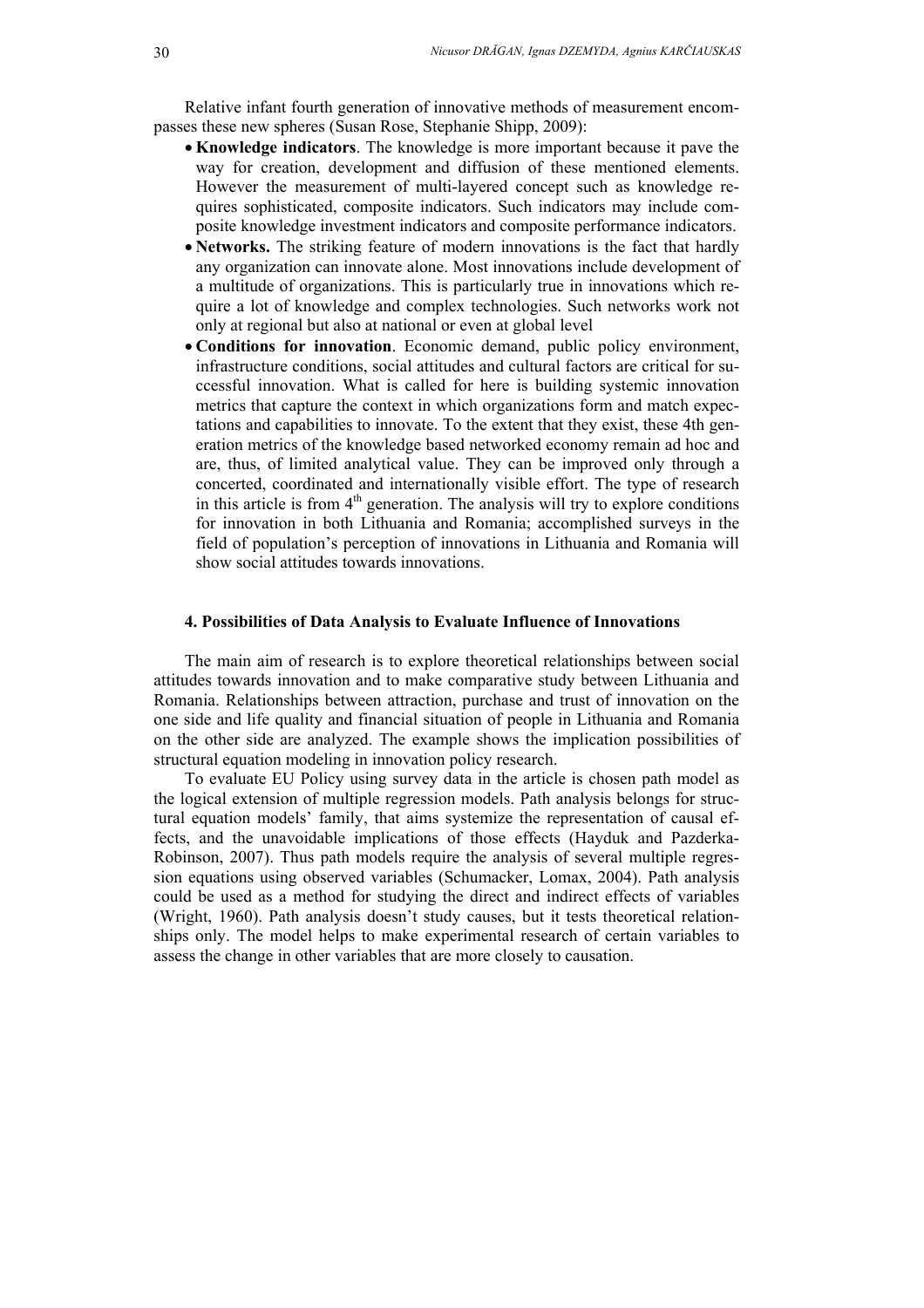The hypothetical Path model is specified in Fig. 1.



Fig. 1. Hypotetical teorethical path model

The variables defined in Table 3 shows that the observed variables such as "Life Quality" and "Financial" are exogenous. The observed variables "Attracted", "Purchase" and "Trust" are endogenous, correlations between these variables are evaluated. Recursive (nonreciprocal) relation between exogenous and endogenous variables is evaluated as well.

| Variable name | <b>Definition</b>                                                                                                                                                                                   |
|---------------|-----------------------------------------------------------------------------------------------------------------------------------------------------------------------------------------------------|
| Life Quality  | Responses to question, that evaluates quality of life                                                                                                                                               |
| Financial     | Responses to question, that evaluates financial situation                                                                                                                                           |
| Attracted     | Responses to question, that evaluates to what extent respondents are<br>attracted towards innovative products or services, in other words new or<br>improved products or services                   |
| Purchase      | Responses to question, that evaluates in general<br>person's<br>(dis)inclination to purchase innovative products or services comparing<br>with the attitudes of his/her family and friends          |
| Trust         | Response to question, that evaluates in general person's (un)willingness<br>to stay with product or service they are used to, or to try innovative new<br>product or service in place of older one. |

The research was based on the official data presented by "Eurobarometer 63.4 European Union Enlargement, the European Constitution, Economic Challenges, Innovative Products and Services" (May-June 2005) survey. This survey is chosen for research because this period is considered as case of stabile economy in Lithuania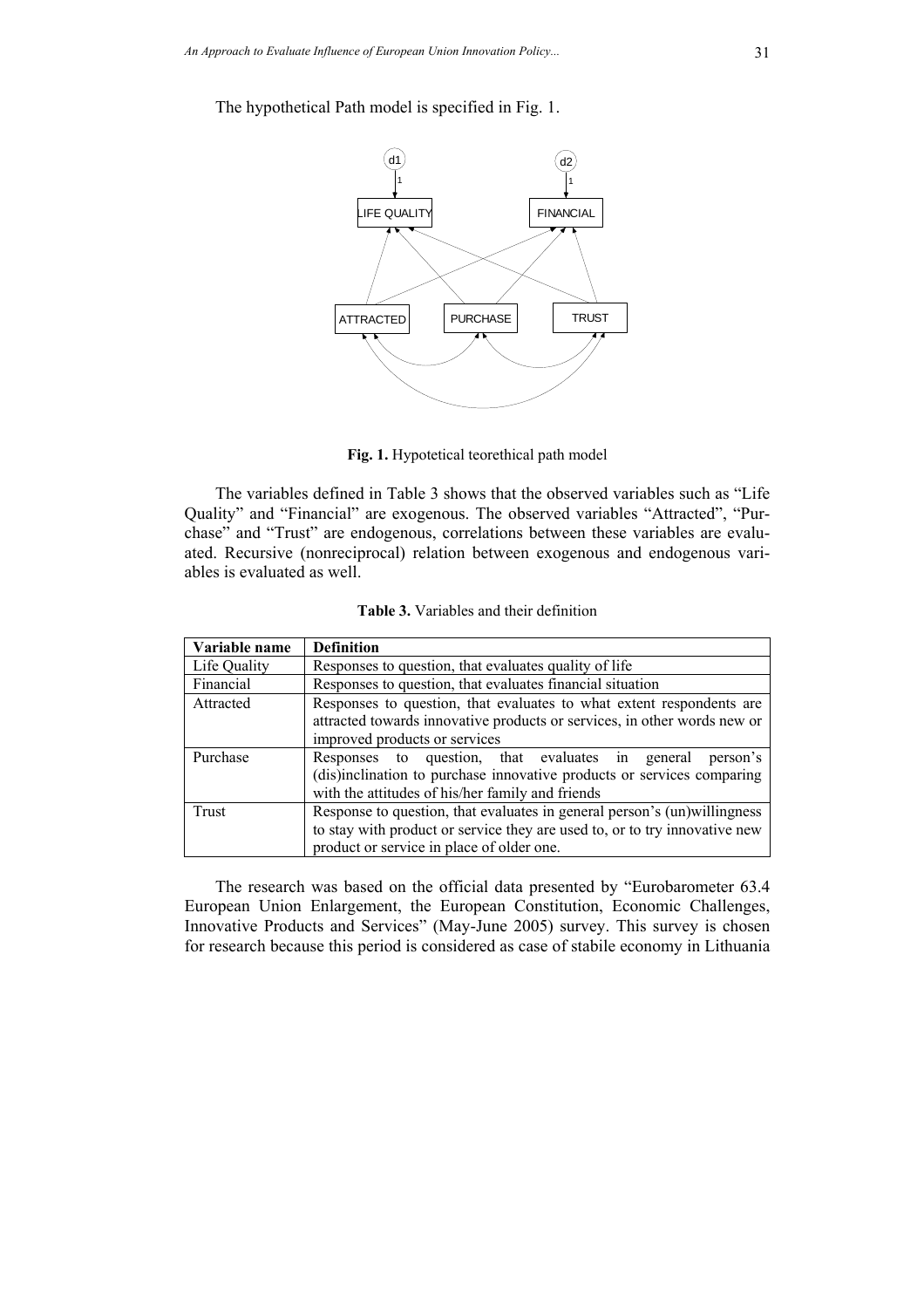(Svetikas and Dzemyda, 2009, Rakauskienė and Krinickienė, 2009). The data of Romania (1004 cases) and Lithuania (1002) is analyzed.

Reliability test for Romanian and Lithuanian data is sufficient. Cronbach's coefficient Alpha for Lithuanian data is 0,589 and for Romanian—0,673 is considered adequate. Measurement errors (d1 and d2) in observed exogenous variables are evaluated.

Version 5 of Amos (Analysis of Moment Structures; Arbuckle, 2003) is used for the research.

# **5. Approach to Evaluate European Union Policy in case of Lithuania and Romania**

During the research we explored theoretical relationships between attraction, purchase and trust of innovation and life quality and financial situation of people in Lithuania and Romania. The study shows social attitudes towards innovations in Lithuania and Romania. Results of Lithuania are presented in Fig. 2 and Romanian results are showed in Fig. 3.

Results of Lithuania shows, that there is statistical relationship between attraction and purchase of innovation, but relationships  $\Lambda \text{TTRACTED} \leftrightarrow \text{TRUST}$  and PURCHASE  $\leftrightarrow$  TRUST are weak, that implies that Lithuanian society not consumes innovative products or services so much. Besides statistical relationship between attraction and trust of innovation is negative, that shows, that people in Lithuania not always trust innovative products or services even if they are attracted to them. These results are different from Romania, where statistical relationships ATTRACTED  $\leftrightarrow$  PURCHASE, ATTRACTED  $\leftrightarrow$  TRUST and PURCHASE  $\leftrightarrow$ TRUST are much more stronger. That implies, that Romania society consumes innovative products and services much more than Lithuanian.

Theoretical recursive relations between attraction, purchase, trust of innovative products and services and life quality and financial situation shows attitude differences to innovations between Romania and Lithuania. Recursive relations between variables ATTRACTED  $\rightarrow$  LIFE QUALITY, ATTRACTED  $\rightarrow$  FINANCIAL, TRUST  $\rightarrow$  LIFE QUALITY and TRUST  $\rightarrow$  FINANCIAL are almost same in Lithuania and Romania, that shows that people, who are more attracted towards innovations and trust innovative products and services, statistically have better life quality and financial situation in both countries. But recursive relations between variables PURCHASE  $\rightarrow$  LIFE QUALITY and PURCHASE  $\rightarrow$  FINANCIAL are different in Lithuania and Romania. Growth model of Lithuania shows, that people, who tend to purchase innovative products and services, have better life quality and financial situation, however it is different in Romania according its growth model.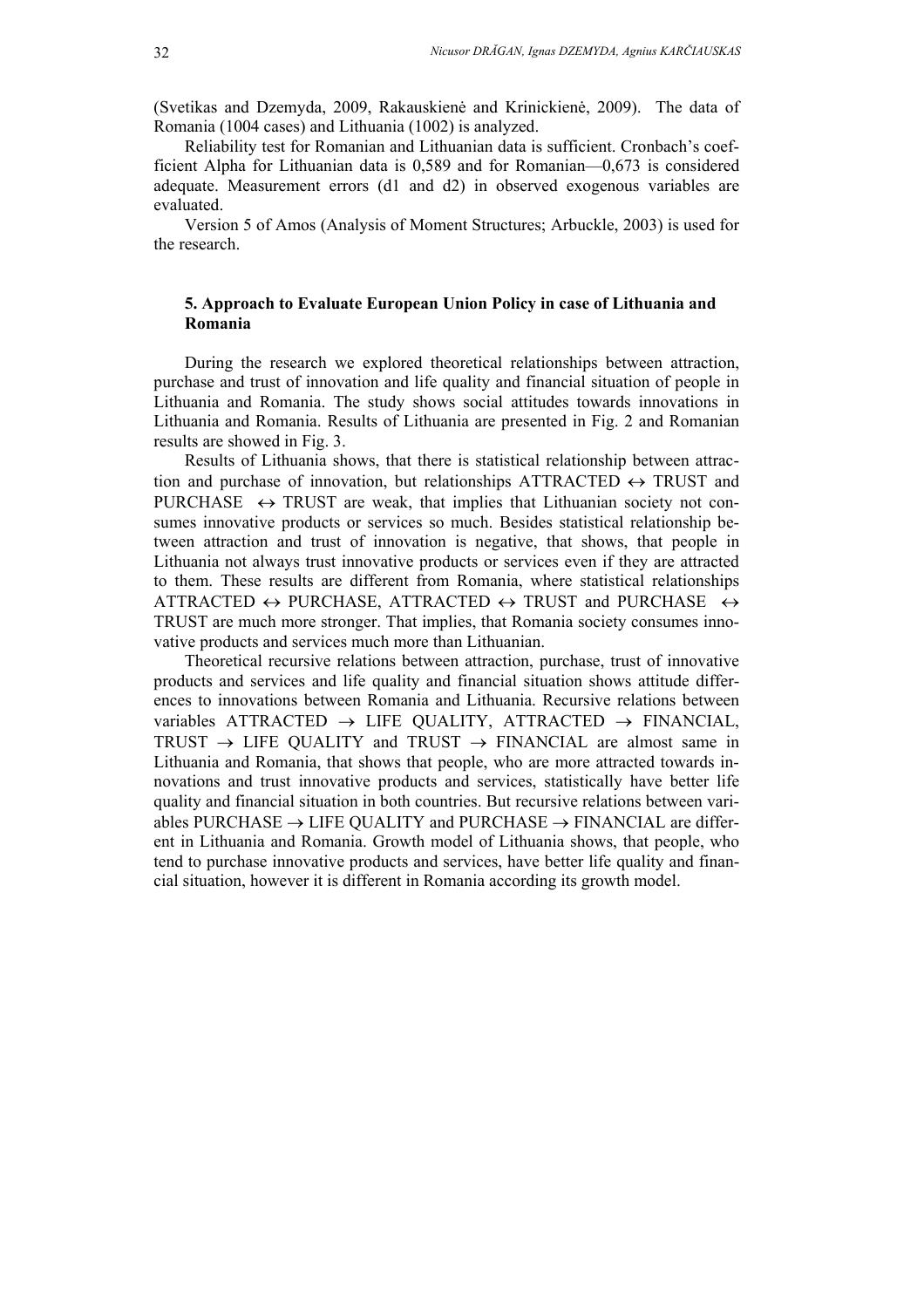

**Fig. 2.** Results: growth model for Lithuania **Fig. 3.** Results: growth model for Romania

Results of study (eg. measurement errors in observed variables d1 and d2) show different attitudes towards innovative products and services between Romanian and Lithuanian populations. These differences could be influenced not only by social and economical circumstances, but also it can be caused by historical, political, geographical and other conditions. This implies horizons for further studies of national innovation systems, poses a number of specific characteristics regarding the national institutes, featured of historical development, transformation and self-organizing under the control of the state (Uskelenova, 2009).

### **Conclusions**

Theoretical relationships between attraction, purchase and trust of innovation and life quality and financial situation of people in Lithuania and Romania let explore European Union policy for countries, the innovativeness of which are below EU average. The study shows, that local consumption of innovative products and services not necessary leads to better innovativeness of country.

Commission of European Union is convinced that stimulus of innovativeness is innovation-friendly society. As our research showed, that citizens of innovatively weaker nations as Lithuania and Romania have very innovation-friendly attitude, but their countries still lag behind more developed countries of European Union. Positive social attitude towards innovation and consumption of innovative products and may not be a pivot that could improve nation's innovativeness, because citizens of Lithuania and Romania can choose and purchase various innovative products and services from foreign countries (including European Union states that have higher innovativeness level than Lithuania and Romania). According to this national innovative industry do not get proper stimulus from their population for producing more innovative products despite the fact that the population has positive attitudes. In respect to that European Union authorities and member-states with lower innovative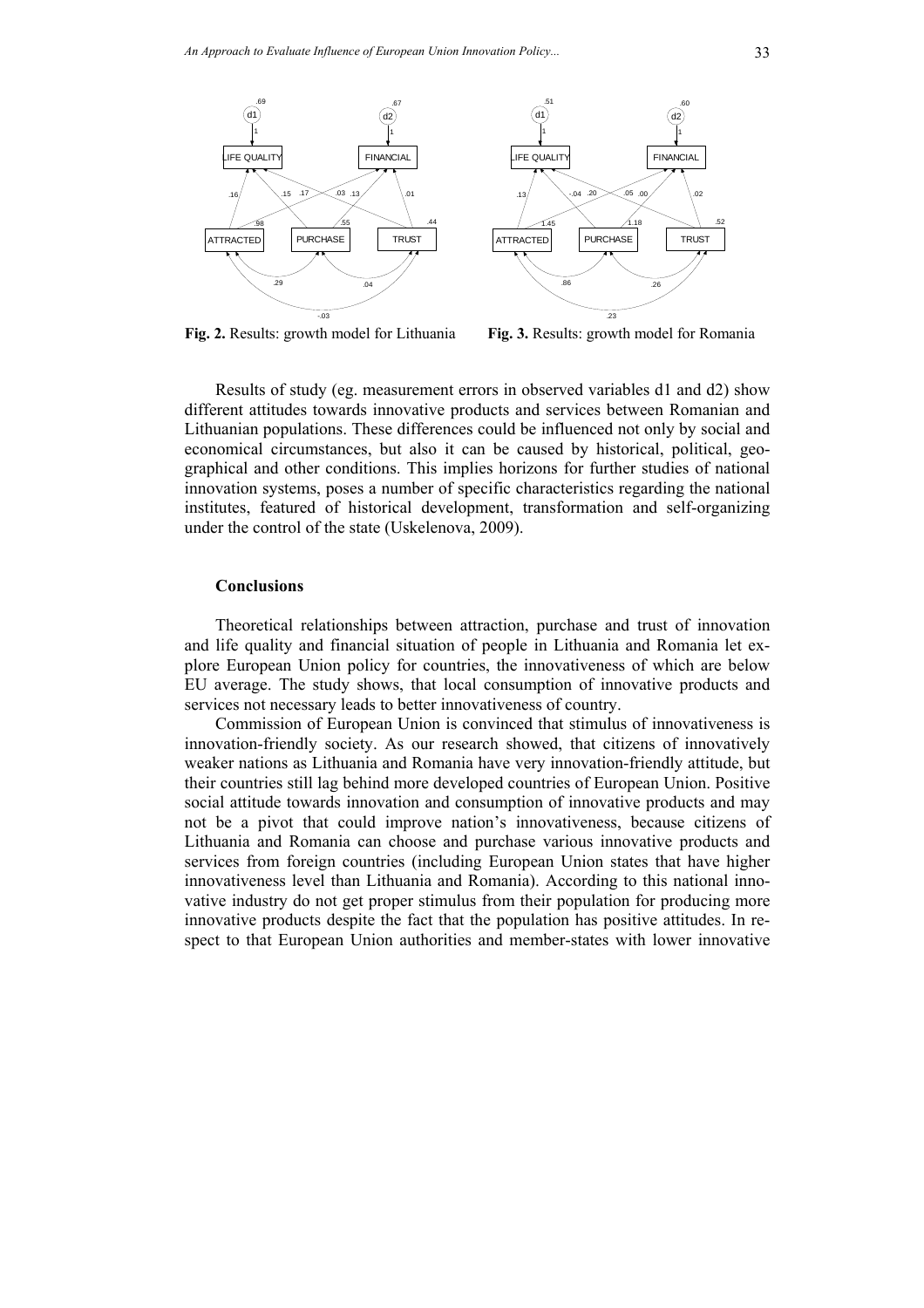indexes should have very purposeful and consistent innovation policy; because of their technological lag the free market would not solve their problems related with innovativeness or, to be precise, lack of innovativeness. This hypothesis should be researched in further studies using other data.

The research is an example of implication of structural equation modeling in innovation policy research and could be used for further studies.

### **References**

- 1. Arbuckle, J. L. Amos 5 [Computer software]. Chicago: SmallWaters, 2003.
- 2. Chen, F., Bollen, K.A., Paxton, P. Curran, P.J. and Kirby, J. B. (2001). Importer Solutions in Structural Equation Models: Causes, Consequences, and Strategies. *Sociological Methods and Research*, 29.
- 3. Commission of the European Communities 2006. Putting knowledge into practice: A broad-based innovation strategy for the EU – COM (2006) 502 final. <www.ictregulationtoolkit.org/en/Publication.2923.html>.
- 4. Dilalla, J. F.. Structural Equation Modeling: Uses and Issues. In H. E. A. Tinsley and S. D. Brown (eds.), *Handbook of Applied Multivariate Statistics and Mathematical Modeling*. New York: Academic Press, 2000.
- 5. Dzemyda, I. Aukštojo mokslo vaidmuo regionų plėtroje: mokslinių tyrimų ir inovacijų politikos įtaka regionų ekonomikai. Ekonomika ir vadyba: aktualijos ir perspektyvos: mokslo darbai/Šiaulių universitetas. Socialinių mokslų fakultetas. Šiauliai: Šiaulių universiteto leidykla. . 2009, Nr. 2(15), p. 47-56.
- 6. Dzemyda I., Melnikas B. Innovations, Research and Development in European Union: Impact on Regional Economy. *Intellectual Economics*. 2009, No. 1 (5)
- 7. Dragan, N. Innovation—Condition for Sustainable Development Romanian Policy Regarding the Innovation and the Scientific Research. EURO mini conference "Knowledge-Based Technologies and OR Methodologies for Strategic Decisions of Sustainable Development" (KORSID-2009): 5th international conference. September 30-October 3, 2009, Vilnius Lithuania Ed. M.Grasserbauer, L.Sakalauskas, E.K.Zavadskas. Vilnius: Technika, 2009.
- 8. European Commission (2009). PRO INNO Europe, 2009. European Innovation Scoreboard (EIS). <www.proinno-europe.eu/metrics>.
- 9. European Council (2000). Lisbon European Council Presidency Conclusions. <www.europarl.europa.eu/summits/lis1\_en.htm#2>.
- 10. Eurobarometer 63.4: European Union Enlargement, the European Constitution, Economic Challenges, Innovative Products and Services, May-June 2005.
- 11. Freeman, D. A. Statistical Models for Causation. In eds. Outhwaite W. And S.P. Turner. The SAGE Handbook of Social Science Methodology. SAGE Publications. Los Angeles, London, New Delhi, Singapore.
- 12. Hayduk L., Pazderka-Robinson. "Fightin to Uncerstand the World Causally: Three Battles Connected to the Causal Implicatios of Structural Equation Models." In eds. Outhwaite W. And S.P. Turner. The SAGE Handbook of Social Science Methodology. SAGE Publications. Los Angeles, London, New Delhi, Singapore, 2007.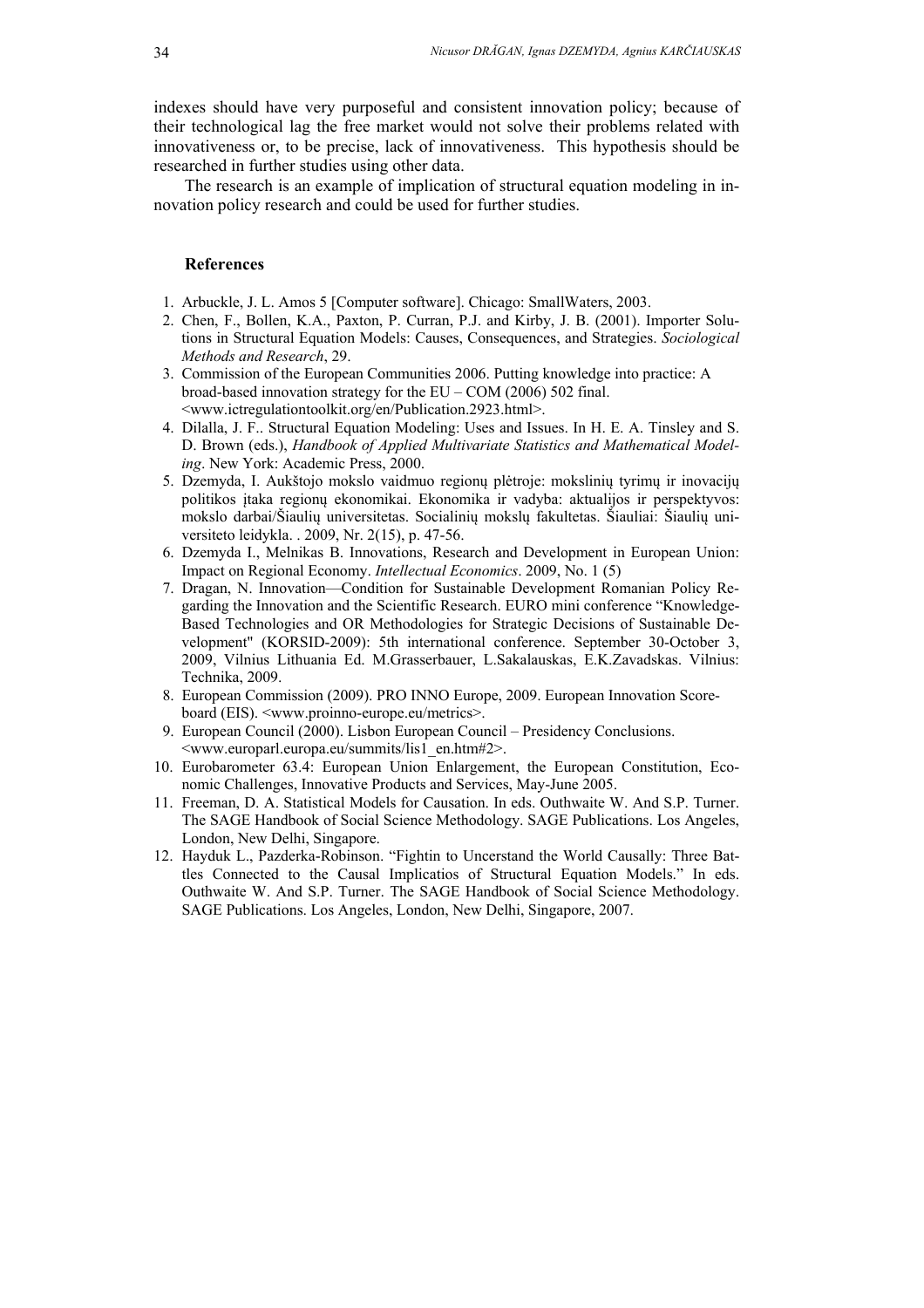- 13. Le Bas C., Laužikas M. The Combination of Innovation and Human Resource Strategies: the Case of Informaton Technology Sector in Lithuania. *Intellectual Economics*. 2009, No. 2 (6), p. 96-107.
- 14. Melnikas B.. Network-Based International Economy: Innovation Potential in The European Union. *Intellectual Economics*. 2008, No. 1 (3).
- 15. Milbergs E., Vonortas N. , Innovation metrics: measurement to insight. 2006. <http://www.innovationtools.com/pdf/Innovation-Metrics-NII.pdf>.
- 16. Nauwelaers C., Wintjes R.. *Innovation policy in Europe: measurement and strategy*. Edward Elgar Publishing: Massachusetts, 2008.
- 17. Oslo Manual: Proposed Guidelines for collecting and interpreting technological innovation data, 2nd Edition. (1996)  $\langle \frac{http://www.oecd.org/dataoecd}{35/61/2367580.pdf} \rangle$ .
- 18. Oslo Manual: Guidelines for Collecting and Interpreting Innovation Data, 3rd Edition. (2005) OECD Publishing.
- 19. Rakauskienė O.G., Krinickienė E. The Anatomy of a Global Financial Crisis. Intellectual Economics. 2009, No. 2 (6), p. 96-107.
- 20. Rose S., Shipp S.. Framework for Measuring Innovation: Initial Approaches.<http://www.athenaalliance.org/pdf/InnovationFrameworks-STPI.pdf>.
- 21. Schumacker, R. E., Lomax R. G. *A Beginner's Guide to Structural Equation Modeling*. Mahwah, New Jersey, London: Lawrence Erlbaum Associates, , 2004.
- 22. Schumpeter, J. *The Theory of Economic Development*. Boston: Harvard University Press, 1934.
- 23. Svetikas K. Ž., Dzemyda I. An Approach to the Evaluation of Regional Inequalities: A Case Study of Lithuanian Counties. *Intellectual Economics*. 2009, No. 2 (6).
- 24. Svetikas, Kostas Žymantas; Dzemyda, Ignas. Sustainable Regional Convergence: the Case Study of Lithuanian Counties. EURO mini conference "Knowledge-Based Technologies and OR Methodologies for Strategic Decisions of Sustainable Development" (KORSID-2009): 5th international conference. September 30-October 3, 2009, Vilnius Lithuania / Ed. M.Grasserbauer, L.Sakalauskas, E.K.Zavadskas. Vilnius: Technika, 2009.
- 25. The Advisory Committee on Measuring Innovation in the 21st Century Economy, Innovation Measurement, Tracking the State of Innovation in the American Economy. 2008. <http://www.innovationmetrics.gov/Innovation%20Measurement%2001-08.pdf>.
- 26. Uskelenova A. T. Infrastructure Facilities and Support for Stable Development. *Intellectual Economics*. 2009, No. 2 (6)
- 27. Wright, S. Path coefficients and path regression: Alternative or complementary conceps? *Biometrics*, 16, 189-202.

#### **EUROPOS SĄJUNGOS INOVACIJŲ POLITIKOS ĮTAKOS ŠALIŲ NARIŲ EKONOMIKOS AUGIMUI VERTINIMO METODAS**

### Nicusor DRĂGAN, Ignas DZEMYDA, Agnius KARČIAUSKAS

**Santrauka.** Nagrinėjami keli klausimai, susiję su inovacijų plėtote Europos Sąjungoje. Visų pirma analizuojami Europos Sąjungos dokumentai ir Europos švieslentė. Atlikus analizę nustatytas didžiulis inovacinis atotrūkis tarp Europos Sąjungos valstybių narių. ES institucijos mano inovacijas esant galingu įrankiu, galinčiu padidinti Europos Sąjungos šalių ekonominę lygybę. Antroje straipsnio dalyje apžvelgiami metodologiniai klausimai, kylantys atliekant inovacijų tyrimus. Pagrindinė problema, susijusi su inovacijų matavimu, yra tai, kad inovaci